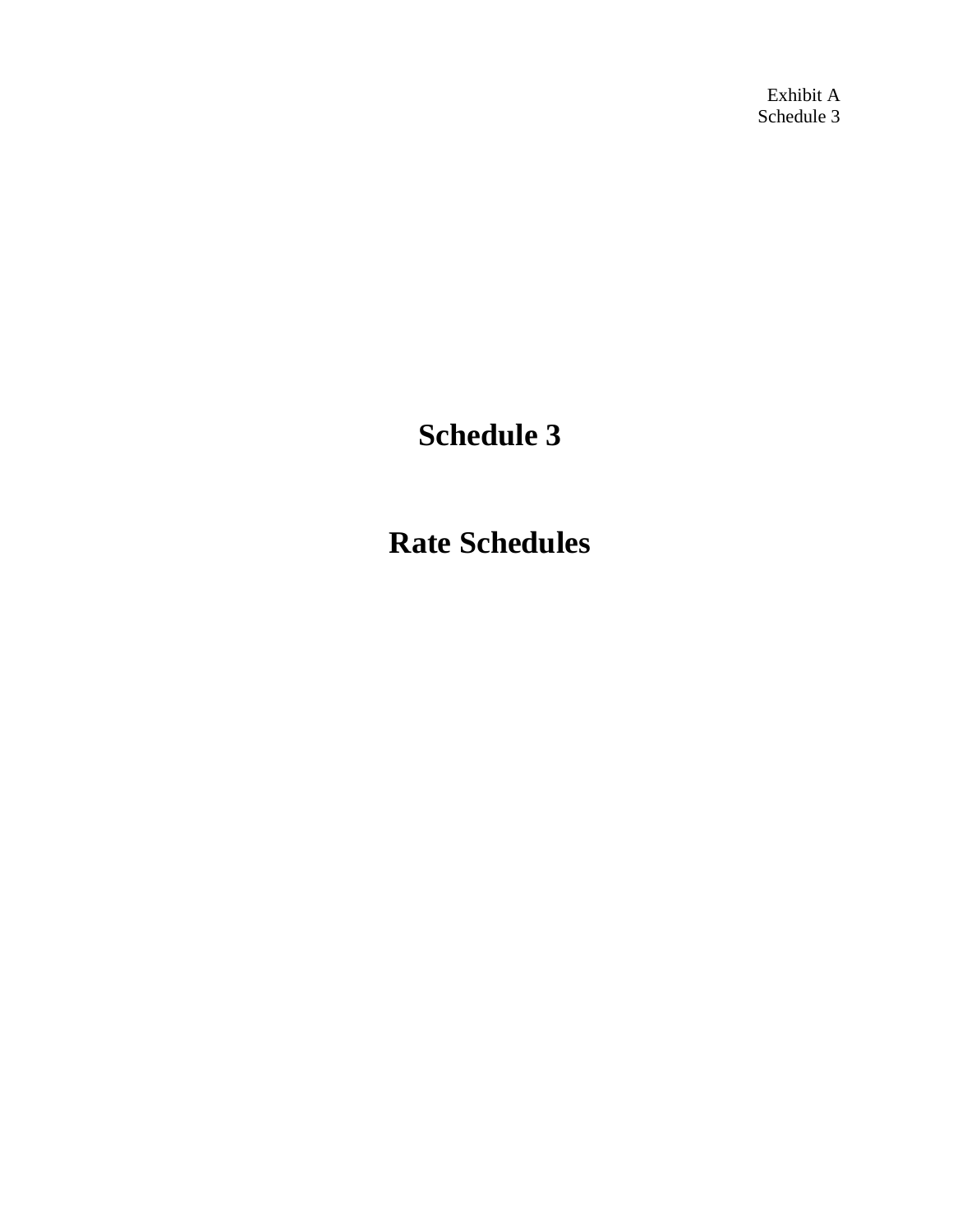Exhibit A Schedule 3 Page 1 of 14

# **RATE NUMBER SGSRE SMALL GENERAL SERVICE RESIDENTIAL ELECTRIC**

#### **APPLICABILITY**

Small General Service Residential Electric Rate is applied to any Applicant who is the owner or tenant of a dwelling unit where the primary electric space heating and domestic hot water equipment was replaced with equipment using natural gas or any Applicant who is the owner or tenant of a dwelling unit that was built using natural gas equipment for heat and hot water requirements, requiring to use the Company's Distribution System to have a supply of natural gas transported to that single dwelling unit served through one meter.

| <b>RATE</b>                                     |         |
|-------------------------------------------------|---------|
|                                                 |         |
| <b>Monthly Distribution Customer Charge:</b>    |         |
| \$ per month                                    | 16.00   |
| <b>Monthly Distribution Delivery Charge:</b>    |         |
| For all volumes delivered per month (\$ per GJ) | 10.5120 |

The rates quoted above shall be subject to adjustments that reflect all taxes including HST. The rates will also be subject to the Revenue Adjustment Rate Rider contained in Rider A**.**

#### **Minimum Monthly Charge:**

The minimum monthly charge shall be the Monthly Distribution Customer Charge.

#### **Minimum Annual Charge:**

None.

### **Term of Service:**

One (1) year with automatic annual renewal unless the Applicant notifies EGNB thirty (30) days prior to the annual roll over date that service is to be discontinued.

#### **Terms and Conditions of Service:**

The provisions of Parts II, III, IV, V, VI and VII of EGNB's **Handbook of Rates and Distribution Services** apply, as contemplated therein, to service under this Rate Schedule.

### **Effective Date:**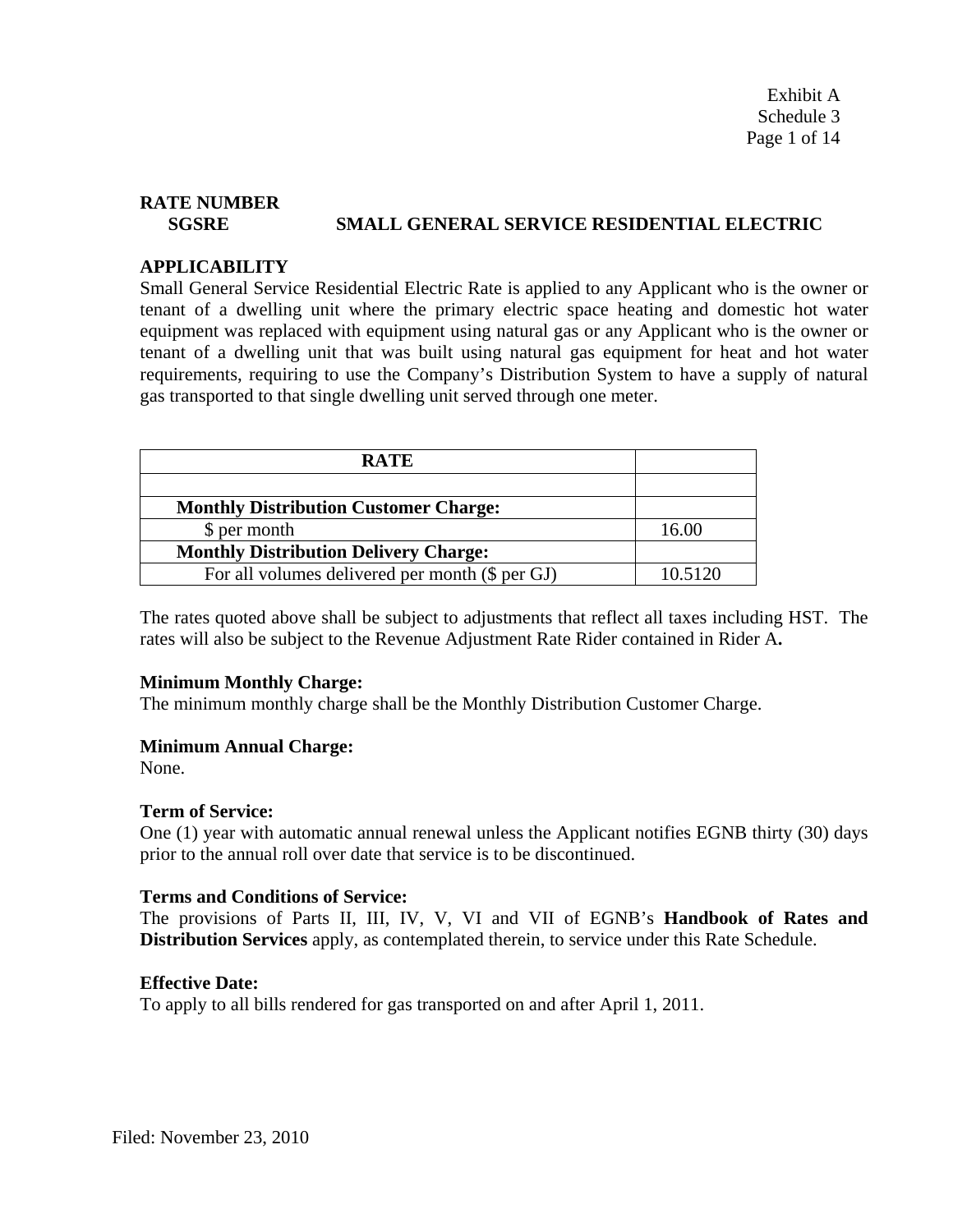# **RATE NUMBER**

### **SGSRO SMALL GENERAL SERVICE RESIDENTIAL OIL**

# **APPLICABILITY**

Small General Service Residential Oil Rate is applied to any Applicant requiring to use EGNB's Distribution System to have a supply of natural gas transported to a single dwelling unit served through one meter that does not meet the applicability requirements of the SGSRE Rate.

| <b>RATE</b>                                     |         |
|-------------------------------------------------|---------|
|                                                 |         |
| <b>Monthly Distribution Customer Charge:</b>    |         |
| \$ per month                                    | 16.00   |
| <b>Monthly Distribution Delivery Charge:</b>    |         |
| For all volumes delivered per month (\$ per GJ) | 13.6508 |

The rates quoted above shall be subject to adjustments that reflect all taxes including HST. The rates will also be subject to the Revenue Adjustment Rate Rider contained in Rider A**.**

#### **Minimum Monthly Charge:**

The minimum monthly charge shall be the Monthly Distribution Customer Charge.

#### **Minimum Annual Charge:**

None.

### **Term of Service:**

One (1) year with automatic annual renewal unless the Applicant notifies EGNB thirty (30) days prior to the annual roll over date that service is to be discontinued.

#### **Terms and Conditions of Service:**

The provisions of Parts II, III, IV, V, VI and VII of EGNB's **Handbook of Rates and Distribution Services** apply, as contemplated therein, to service under this Rate Schedule.

#### **Effective Date:**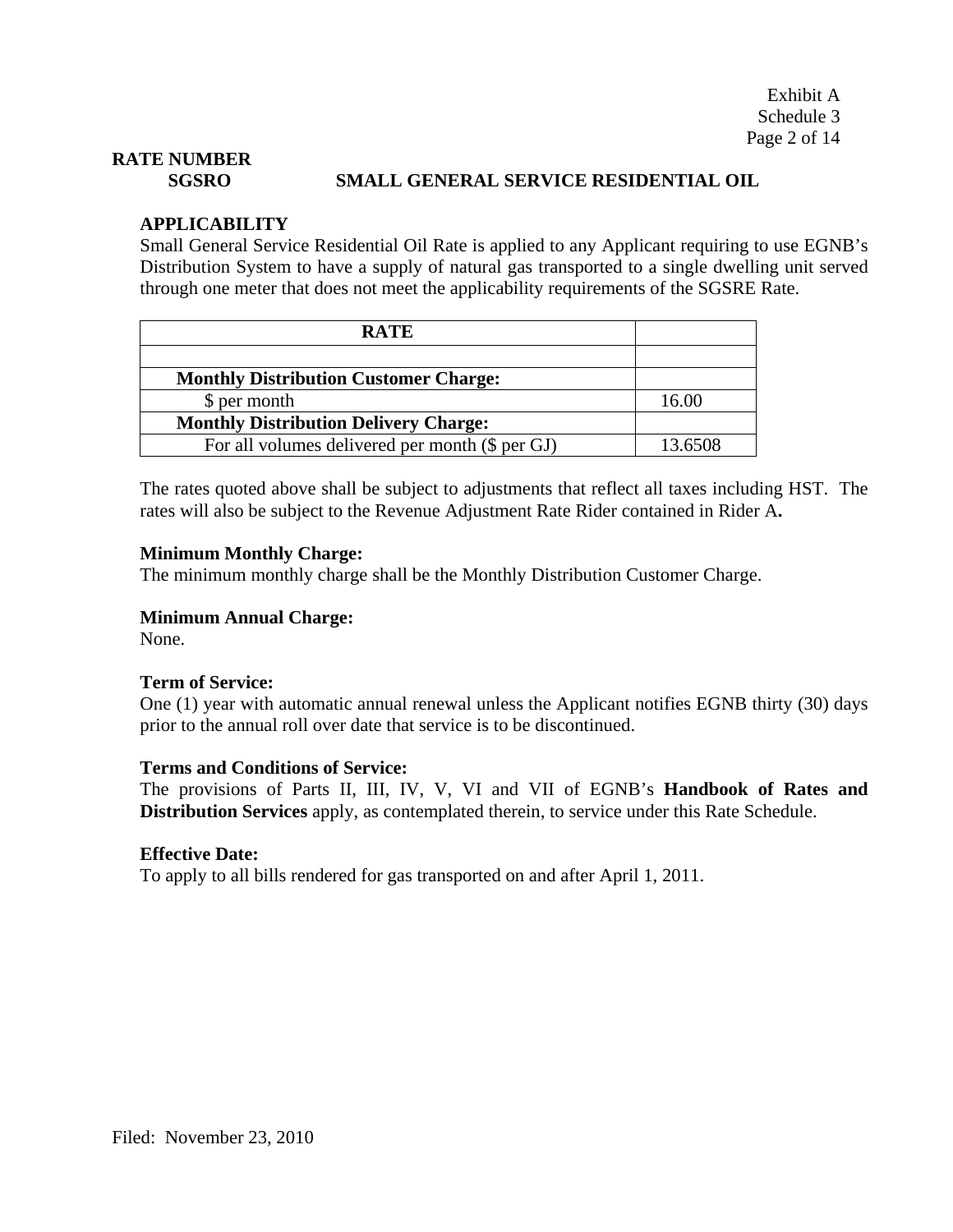Exhibit A Schedule 3 Page 3 of 14

# **RATE NUMBER**

### **SGSC SMALL GENERAL SERVICE COMMERCIAL**

### **APPLICABILITY**

Small General Service Commercial Rate is applied to any Applicant requiring to use EGNB's Distribution System to have a supply of natural gas transported to a single Terminal Location served through one meter that does not meet the applicability requirements of either the SGSRE or SGSRO Rate. Service under this rate schedule is limited to Applicants using less than 400 GJ per year.

| <b>RATE</b>                                     |         |
|-------------------------------------------------|---------|
|                                                 |         |
| <b>Monthly Distribution Customer Charge:</b>    |         |
| \$ per month                                    | 16.00   |
| <b>Monthly Distribution Delivery Charge:</b>    |         |
| For all volumes delivered per month (\$ per GJ) | 14.2595 |

The rates quoted above shall be subject to adjustments that reflect all taxes including HST. The rates will also be subject to the Revenue Adjustment Rate Rider contained in Rider A.

#### **Minimum Monthly Charge:**

The minimum monthly charge shall be the Monthly Distribution Customer Charge.

### **Minimum Annual Charge:**

None.

### **Term of Service:**

One (1) year with automatic annual renewal unless the Applicant notifies EGNB thirty (30) days prior to the annual roll over date that service is to be discontinued.

### **Terms and Conditions of Service:**

The provisions of Parts II, III, IV, V, VI and VII of EGNB's **Handbook of Rates and Distribution Services** apply, as contemplated therein, to service under this Rate Schedule.

### **Effective Date:**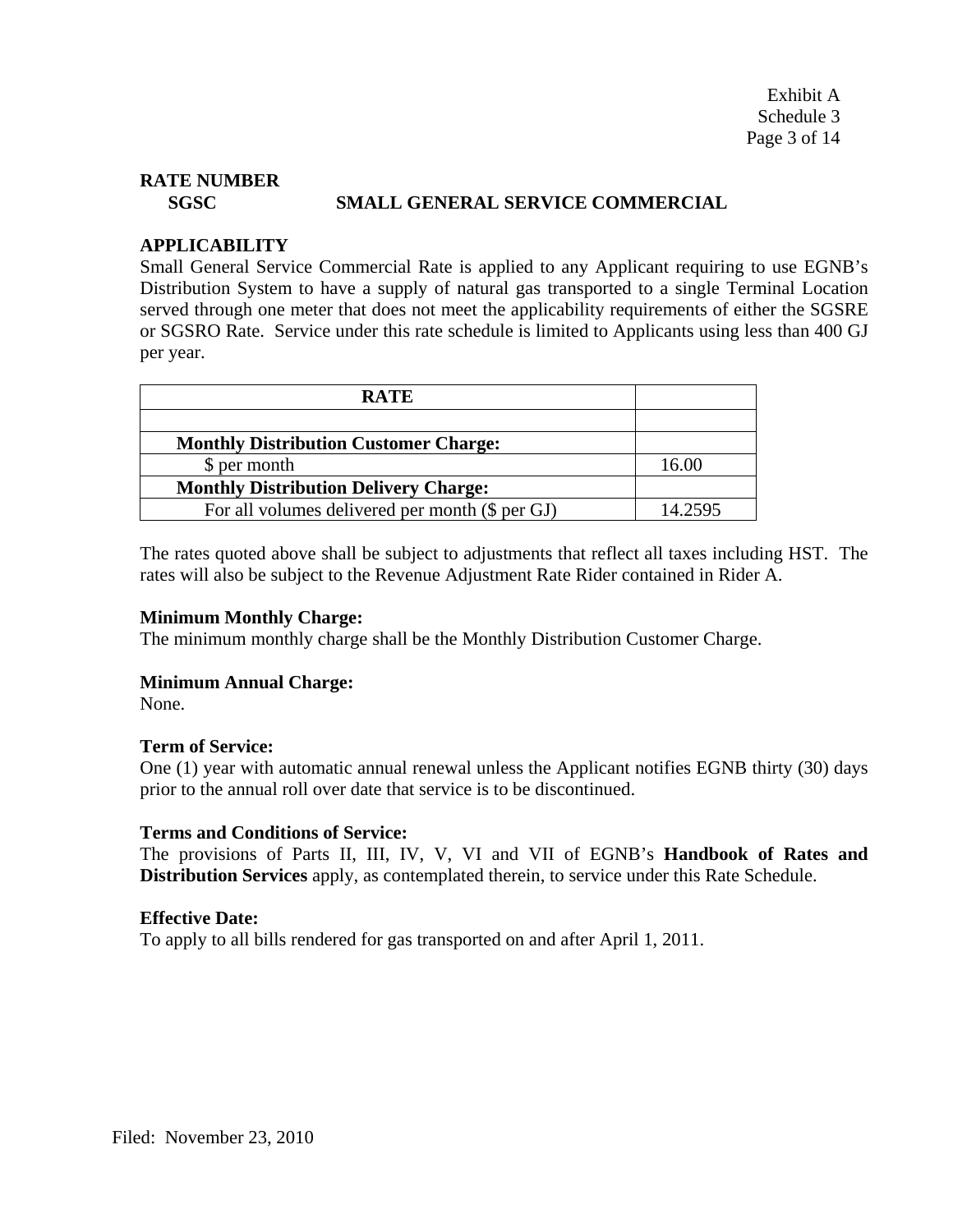# **RATE NUMBER GS GENERAL SERVICE**

# **APPLICABILITY**

General Service Rate is applied to any Applicant requiring to use EGNB's Distribution System to have a supply of natural gas transported to a single Terminal Location served through one meter. Service under this Rate Schedule is limited to Applicants using more than 400 GJ but less than 2000 GJ per year.

| <b>RATE</b>                                     |         |
|-------------------------------------------------|---------|
|                                                 |         |
| <b>Monthly Distribution Customer Charge:</b>    |         |
| \$ per month                                    | 16.00   |
| <b>Monthly Distribution Delivery Charge:</b>    |         |
| For all volumes delivered per month (\$ per GJ) | 15.3149 |

The rates quoted above shall be subject to adjustments that reflect all taxes including HST. The rates will also be subject to the Revenue Adjustment Rate Rider contained in Rider A**.** 

# **Minimum Monthly Charge:**

The minimum monthly charge shall be the Monthly Distribution Customer Charge.

# **Minimum Annual Charge:**

None.

### **Term of Service:**

One (1) year with automatic annual renewal unless the Applicant notifies EGNB thirty (30) days prior to the annual roll over date that service is to be discontinued.

### **Terms and Conditions of Service:**

The provisions of Parts II, III, IV, V, VI and VII of EGNB's **Handbook of Rates and Distribution Services** apply, as contemplated therein, to service under this Rate Schedule.

### **Effective Date:**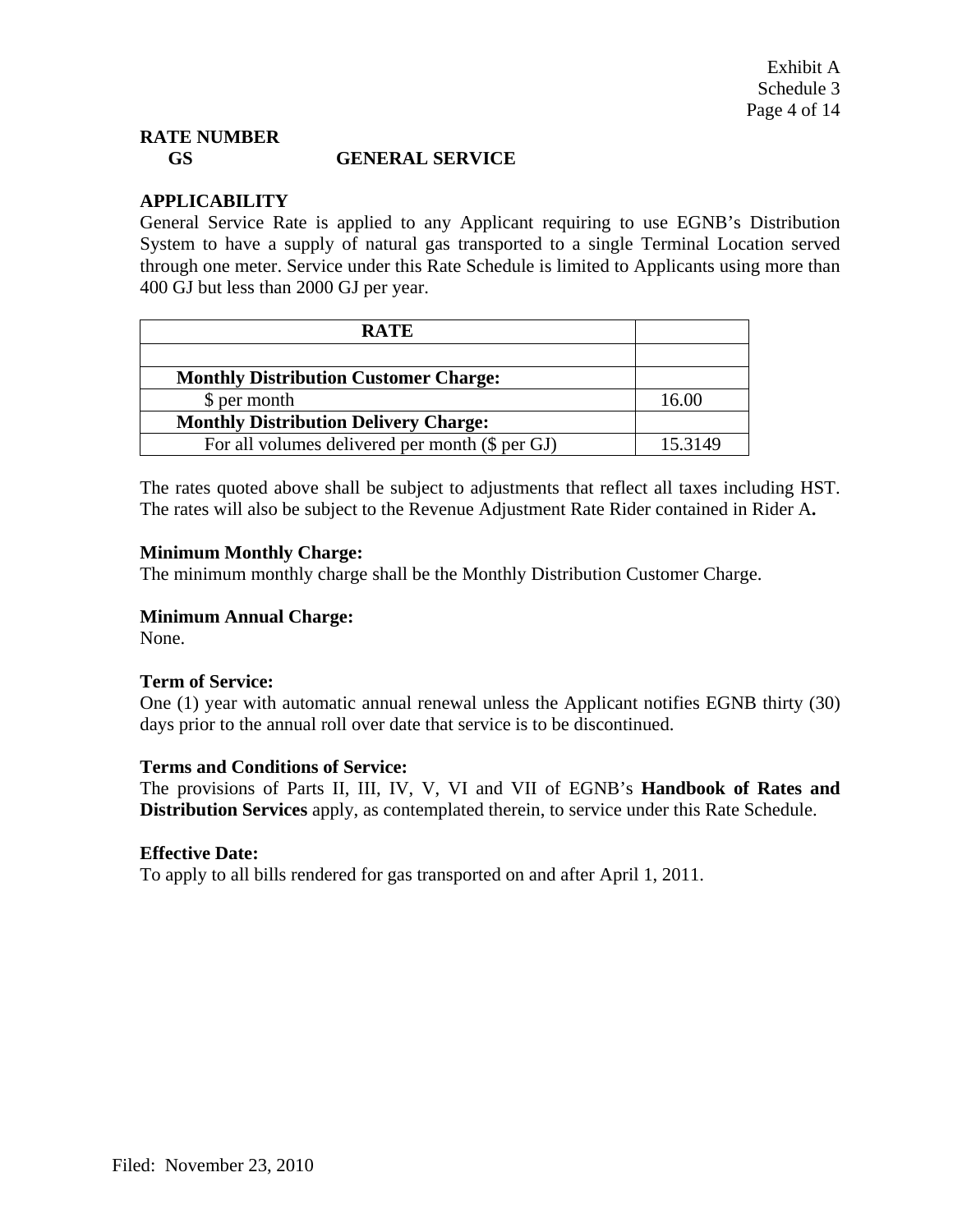# **RATE NUMBER CGS CONTRACT GENERAL SERVICE**

# **APPLICABILITY**

Contract General Service Rate is applied to any Applicant requiring to use EGNB's Distribution System to have a supply of natural gas transported to a single Terminal Location served through one meter. Service under this Rate Schedule is limited to Applicants using more than 2000 GJ per year with a Contract Demand of not less than 6 GJ per day.

| <b>RATE</b>                                         |         |
|-----------------------------------------------------|---------|
|                                                     |         |
| <b>Monthly Distribution Delivery Charge:</b>        |         |
| Demand Charge per GJ of Contract Demand (\$ per GJ) | 5.20    |
| For all volumes delivered per month (\$ per GJ)     | 14.6964 |

The rates quoted above shall be subject to adjustments that reflect all taxes including HST. The rates will also be subject to the Revenue Adjustment Rate Rider contained in Rider A**.**

### **Billing Demand:**

The Billing Demand shall be the Contract Demand. However, in the event that any Applicant exceeds such Contract Demand in the period of December 1 through March 31 of any contract year, Applicant's actual maximum daily demand between December 1 and March 31 shall be the Billing Demand for the entire applicable contract year. The Applicant will be charged, and shall pay, accordingly for both prospective use and for use since the beginning of the then current contract term. Authorized Overrun will not institute application of this ratchet provision.

### **Minimum Monthly Charge:**

The minimum monthly charge shall be the Monthly Distribution Delivery Demand Charge.

# **Minimum Annual Charge:**

The minimum annual charge will be imposed in the event the Applicant uses less than 2000 GJ per year and will equal the demand charges plus the difference between actual annual consumption and 2000 GJ billed at \$14.6964 per GJ.

### **Term of Service:**

One year (1) with automatic annual renewal unless the Applicant notifies EGNB thirty (30) days prior to the annual roll over date that service is to be discontinued.

# **Terms and Conditions of Service:**

The provisions of Parts II, III, IV, V, VI and VII of EGNB's **Handbook of Rates and Distribution Services** apply, as contemplated therein, to service under this Rate Schedule. At EGNB's option, each Applicant served under this Rate Schedule shall enter into a Service Agreement with EGNB.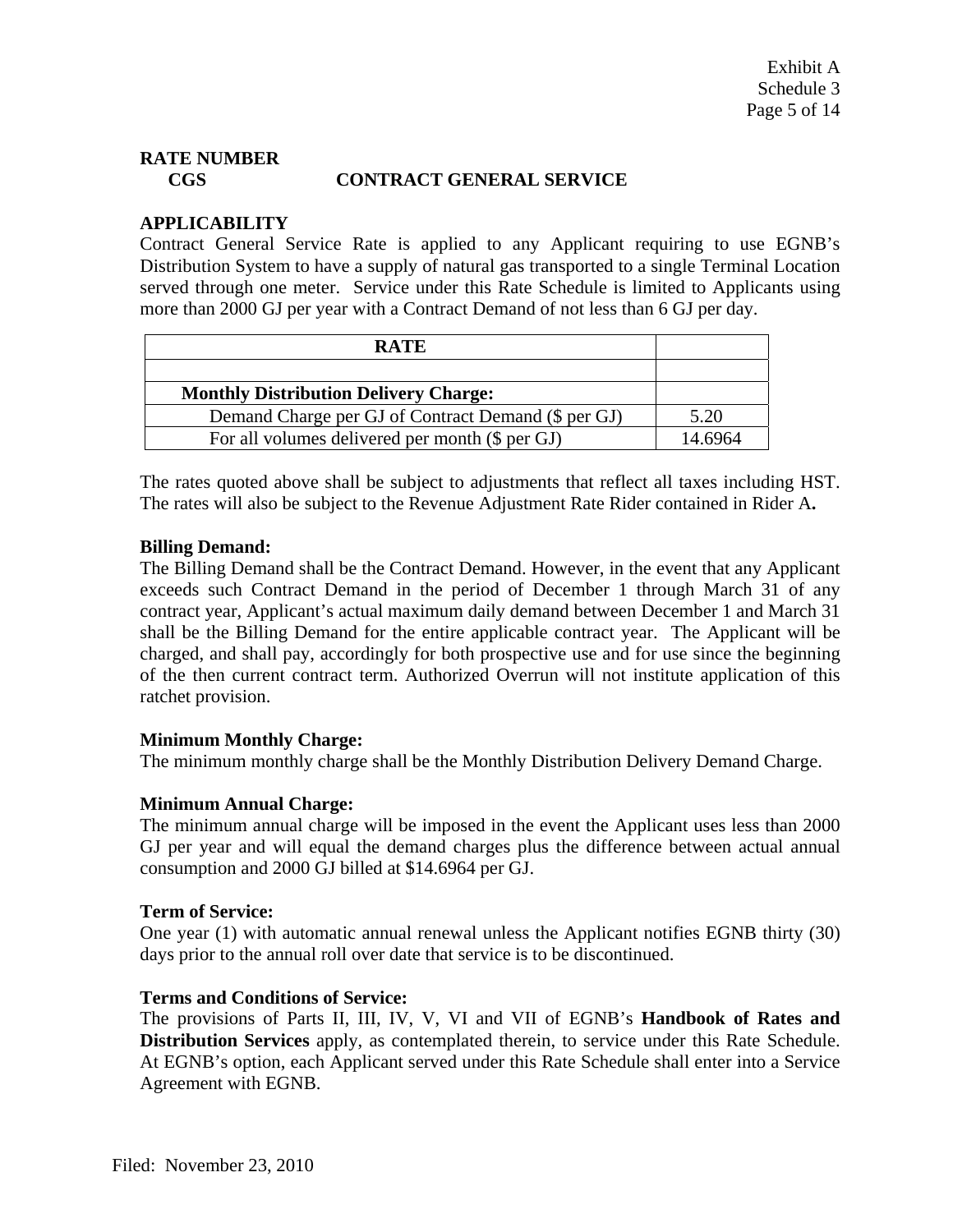# **Effective Date:**

To apply to all bills rendered for gas transported on and after April 1, 2011.

# **Special Metering Provision:**

For Applicants taking service under this Rate Schedule, EGNB may install metering and communication devices, which will provide EGNB with hourly and daily consumption data.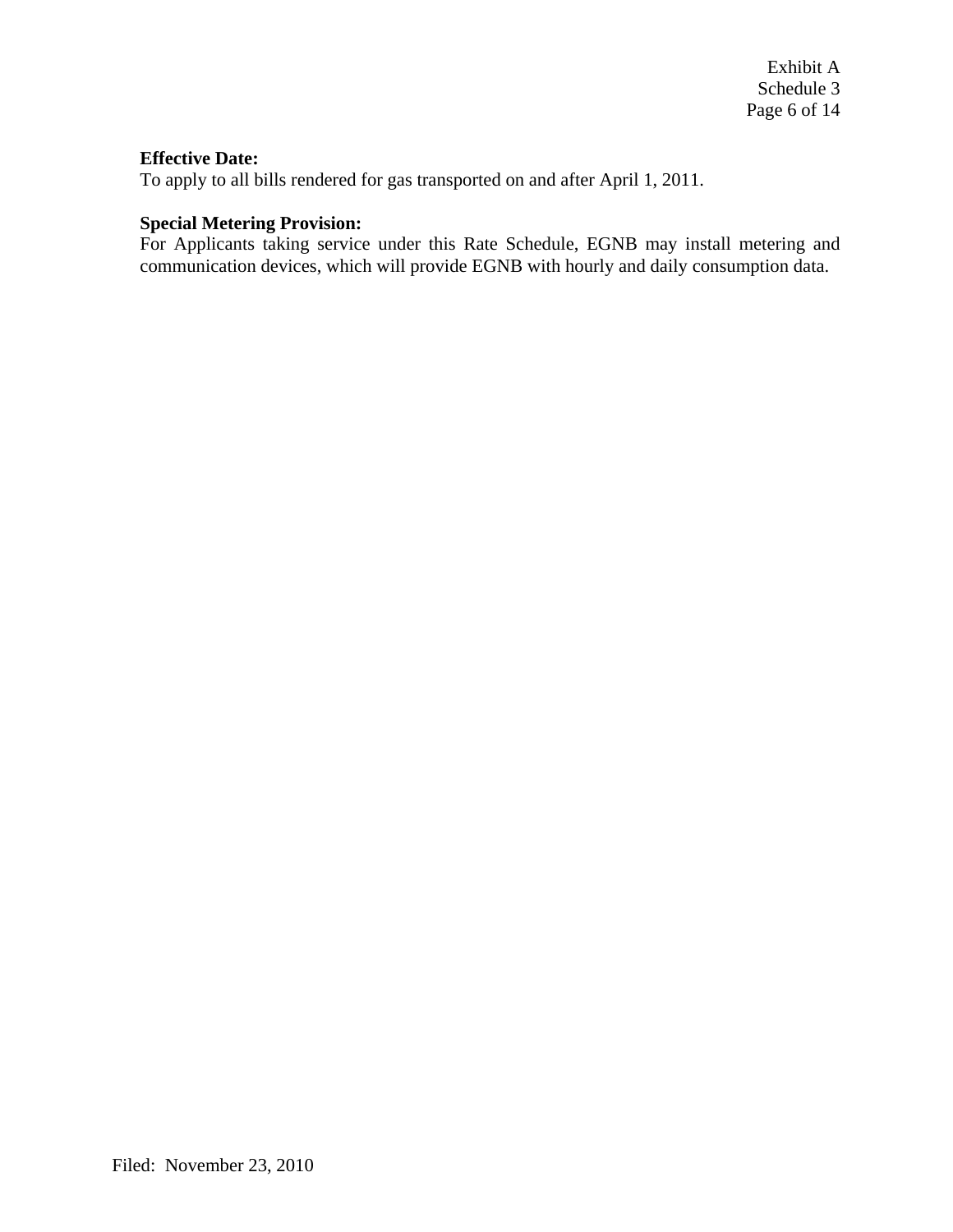# **RATE NUMBER**

# **CLGS-LFO CONTRACT LARGE GENERAL SERVICE LFO**

# **APPLICABILITY**

Contract Large General Service LFO Rate is applied to any Applicant whose alternate fuel is Light Fuel Oil (#2), Liquid Petroleum Gas, Kerosene or Electricity, requiring to use EGNB's Distribution System to have a supply of natural gas transported to a single Terminal Location served through one meter. Service under this Rate Schedule is limited to Applicants using more than 14,000 GJ per year who enter into a service contract with EGNB for a Contract Demand of not less than 40 GJ per day.

| <b>RATE</b>                                                        |         |
|--------------------------------------------------------------------|---------|
|                                                                    |         |
| <b>Monthly Distribution Delivery Charge:</b>                       |         |
| Demand Charge per GJ of Contract Demand (\$ per GJ)                | 5.20    |
| For the first $22,000$ GJ delivered per month (\$ per GJ)          | 11.3537 |
| For the next $36,000$ GJ delivered per month (\$ per GJ)           | 0.1900  |
| For volumes delivered in excess of 58,000 GJ per month (\$ per GJ) | U U8UL  |

The rates quoted above shall be subject to adjustments that reflect all taxes including HST. The rates will also be subject to the Revenue Adjustment Rate Rider contained in Rider A**.**  EGNB may apply the Revenue Adjustment Rate Rider, in the same or different amounts, to any one or more of the Monthly Distribution Delivery Charges contained in the Rate Schedule.

# **Billing Demand:**

The Billing Demand shall be the Contract Demand. However, in the event that any Applicant exceeds such Contract Demand in the period of December 1 through March 31 of any contract year, Applicant's actual maximum daily demand between December 1 and March 31 shall be the Billing Demand for the entire applicable contract year. The Applicant will be charged, and shall pay, accordingly for both prospective use and for use since the beginning of the then current contract term. Authorized Overrun will not institute application of this ratchet provision.

# **Minimum Monthly Charge:**

The minimum monthly charge shall be the Monthly Distribution Delivery Demand Charge.

# **Minimum Annual Charge:**

The minimum annual charge will be imposed in the event the Applicant uses less than 14,000 GJ per year and will equal the demand charges plus the difference between actual annual consumption and 14,000 GJ billed at \$11.3537 per GJ.

# **Term of Service:**

One year (1) with automatic annual renewal unless the Applicant notifies EGNB thirty (30) days prior to the annual roll over date that service is to be discontinued.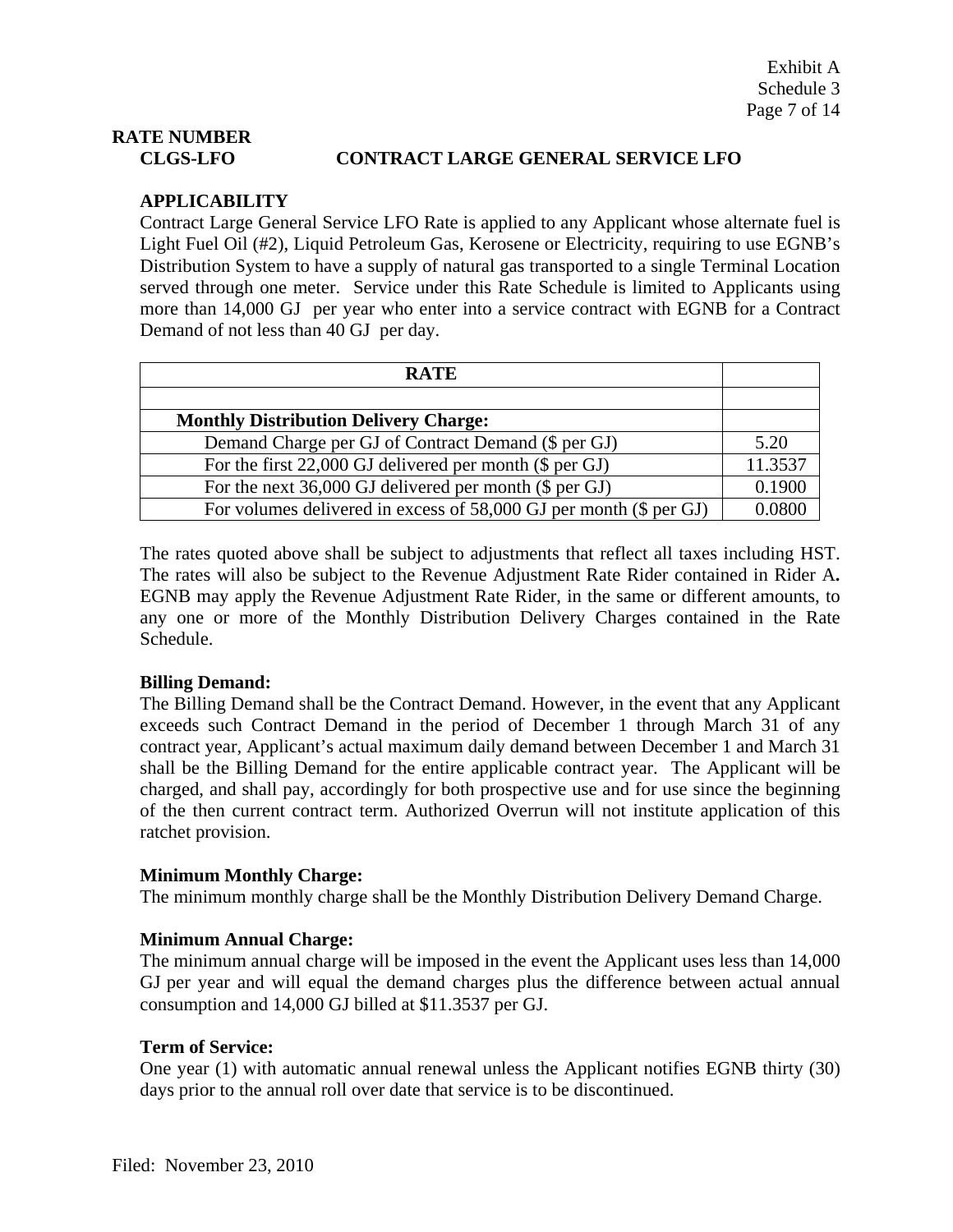Exhibit A Schedule 3 Page 8 of 14

#### **Terms and Conditions of Service:**

The provisions of Parts II, III, IV, V, VI and VII of EGNB's **Handbook of Rates and Distribution Services** apply, as contemplated therein, to service under this Rate Schedule. Each Applicant served under this Rate Schedule shall enter into a Service Agreement with EGNB.

#### **Effective Date:**

To apply to all bills rendered for gas transported on and after April 1, 2011.

### **Special Metering Provision:**

For Applicants taking service under this Rate Schedule, EGNB shall install metering and communication devices, which will provide EGNB with hourly and daily consumption data.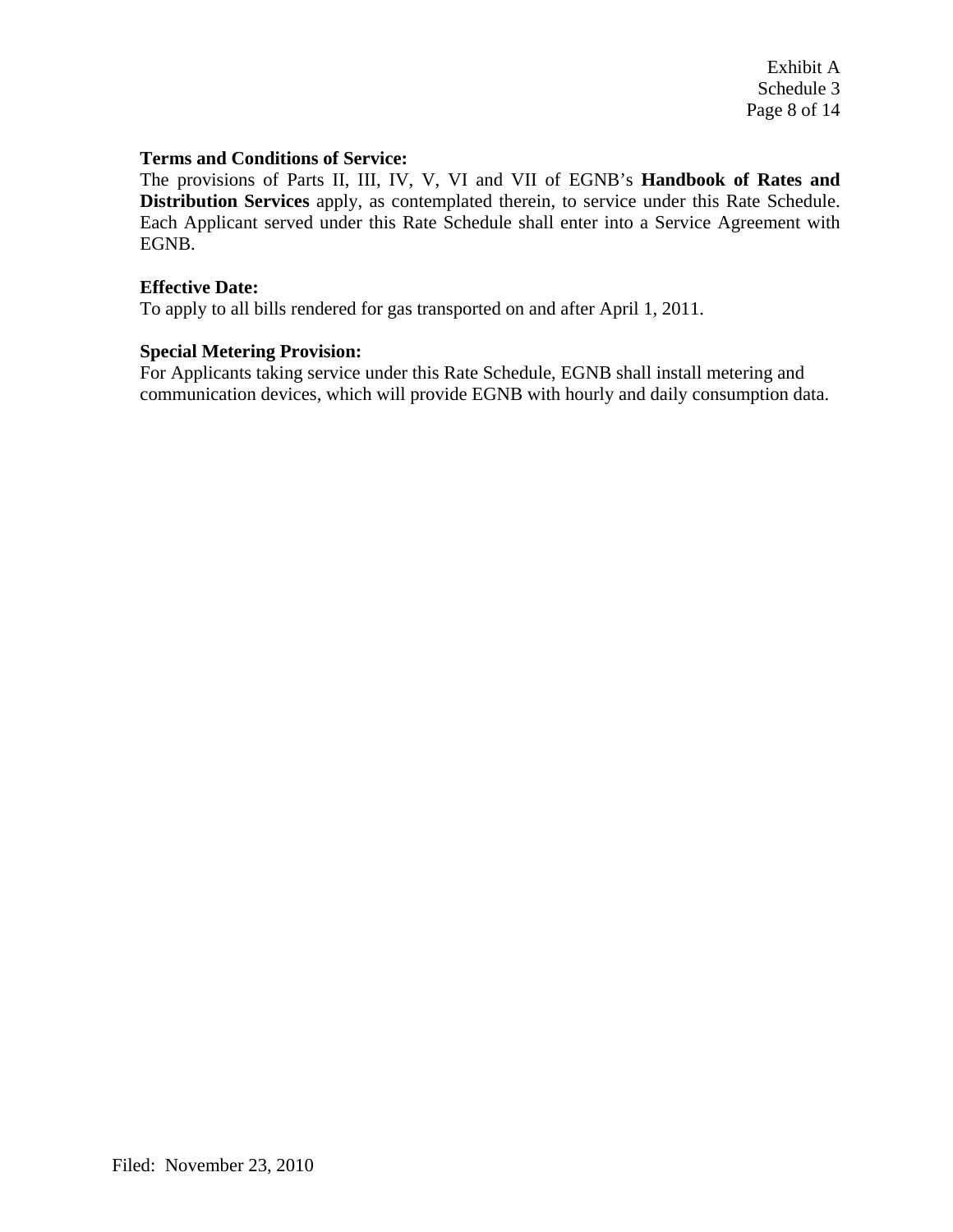# **RATE NUMBER CLGS-HFO CONTRACT LARGE GENERAL SERVICE HFO**

# **APPLICABILITY**

Contract Large General Service HFO Rate is applied to any Applicant, whose alternate fuel is other than Light Fuel Oil (#2), Liquid Petroleum Gas, Kerosene or Electricity, requiring to use EGNB's Distribution System to have a supply of natural gas transported to a single Terminal Location served through one meter. Service under this Rate Schedule is limited to Applicants using more than 14,000 GJ per year who enter into a service contract with EGNB for a Contract Demand of not less than 40 GJ per day.

| <b>RATE</b>                                         |      |
|-----------------------------------------------------|------|
|                                                     |      |
| <b>Monthly Distribution Delivery Charge:</b>        |      |
| Demand Charge per GJ of Contract Demand (\$ per GJ) | 3.90 |
| For all volumes delivered per month (\$ per GJ)     | 6689 |

The rates quoted above shall be subject to adjustments that reflect all taxes including HST. The rates will also be subject to the Revenue Adjustment Rate Rider contained in Rider A**.** 

# **Billing Demand:**

The Billing Demand shall be the Contract Demand. However, in the event that any Applicant exceeds such Contract Demand in the period of December 1 through March 31 of any contract year, Applicant's actual maximum daily demand between December 1 and March 31 shall be the Billing Demand for the entire applicable contract year. The Applicant will be charged, and shall pay, accordingly for both prospective use and for use since the beginning of the then current contract term. Authorized Overrun will not institute application of this ratchet provision.

# **Minimum Monthly Charge:**

The minimum monthly charge shall be the Monthly Distribution Delivery Demand Charge.

### **Minimum Annual Charge:**

The minimum annual charge will be imposed in the event the Applicant uses less than 14,000 GJ per year and will equal the demand charges plus the difference between actual annual consumption and 14,000 GJ billed at \$1.6689 per GJ.

# **Term of Service:**

One year (1) with automatic annual renewal unless the Applicant notifies EGNB thirty (30) days prior to the annual roll over date that service is to be discontinued.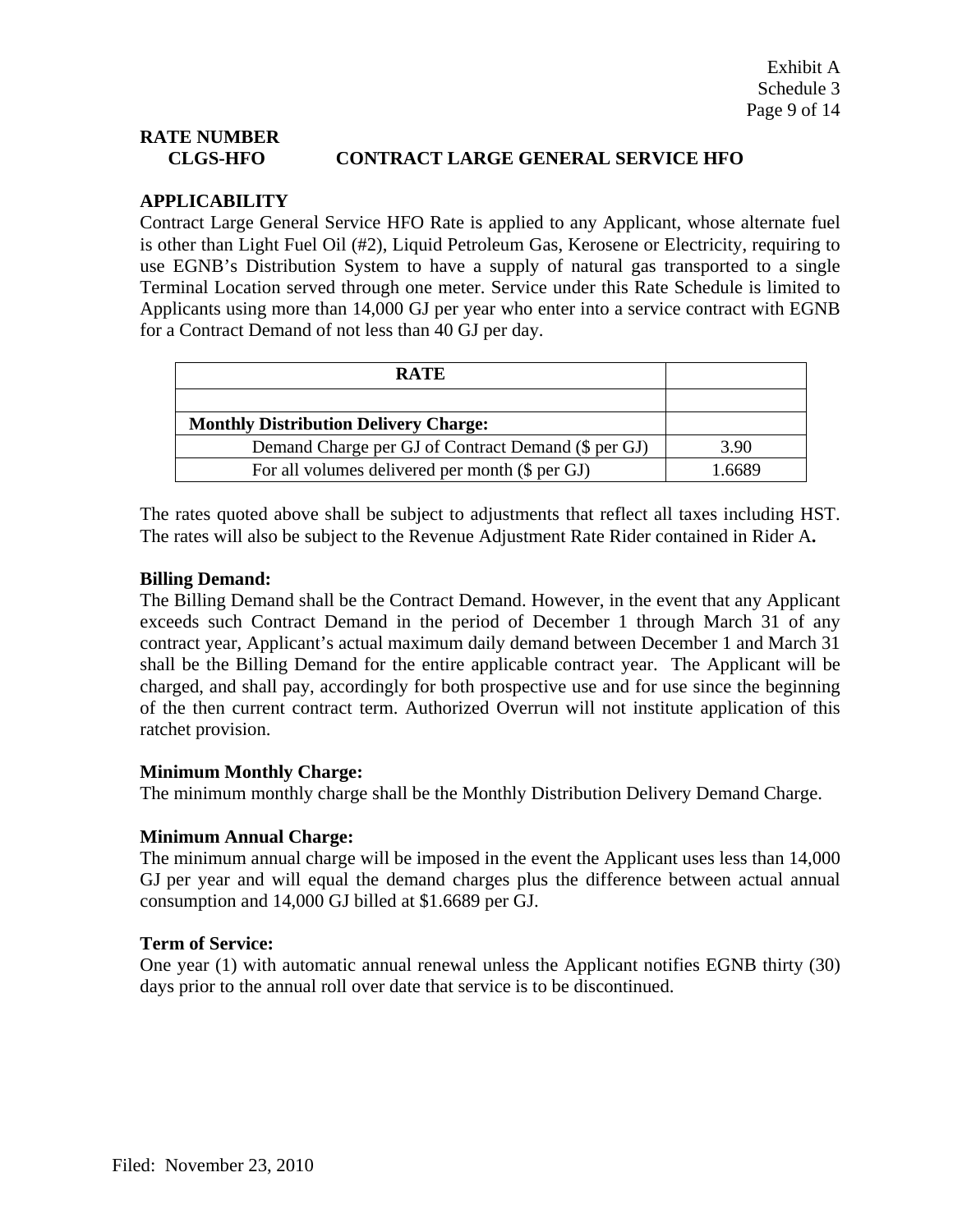Exhibit A Schedule 3 Page 10 of 14

### **Terms and Conditions of Service:**

The provisions of Parts II, III, IV, V, VI and VII of EGNB's **Handbook of Rates and Distribution Services** apply, as contemplated therein, to service under this Rate Schedule. Each Applicant served under this Rate Schedule shall enter into a Service Agreement with EGNB.

### **Effective Date:**

To apply to all bills rendered for gas transported on and after April 1, 2011.

### **Special Metering Provision:**

For Applicants taking service under this Rate Schedule, EGNB shall install metering and communication devices, which will provide EGNB with hourly and daily consumption data.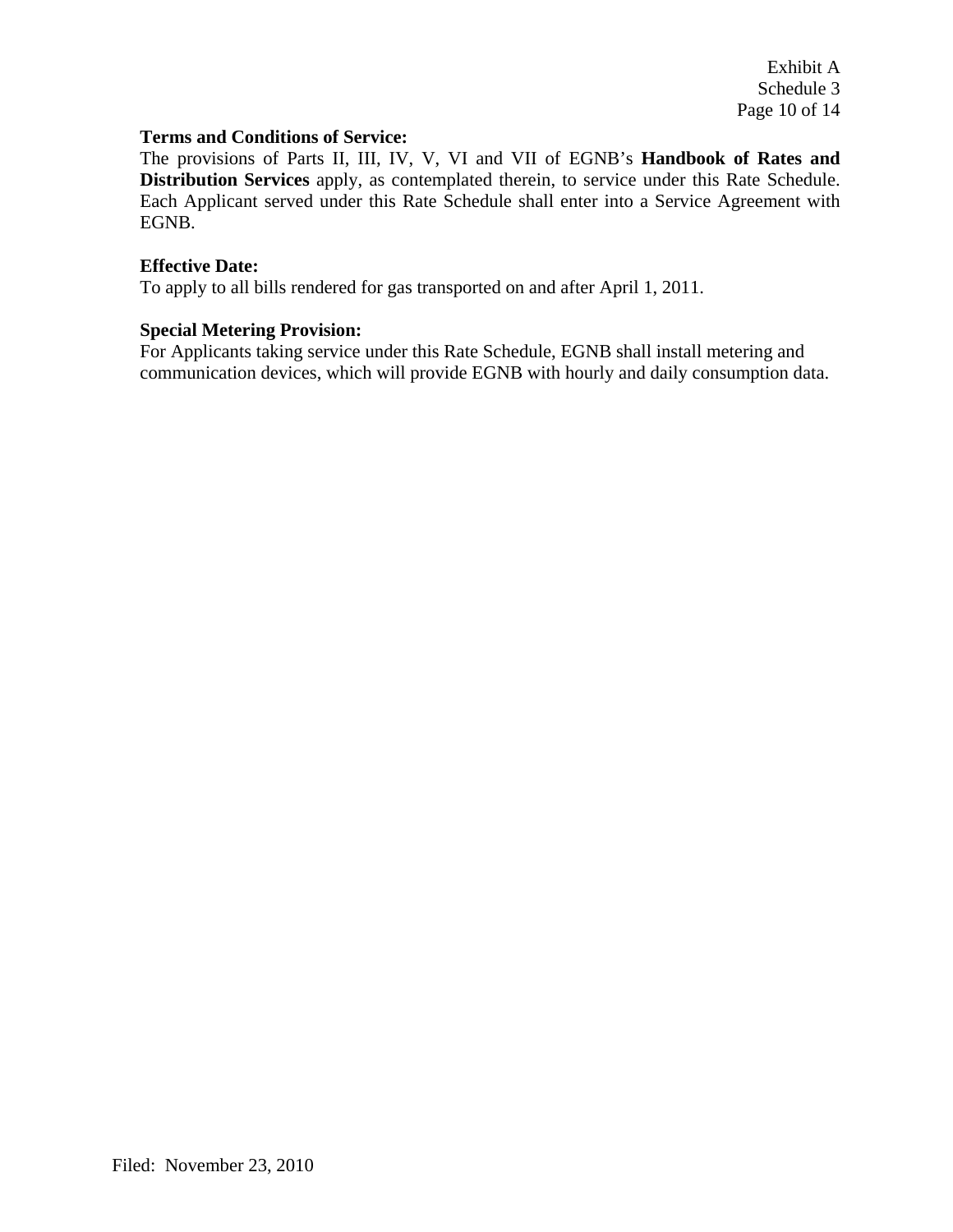# **RATE NUMBER OPS OFF PEAK SERVICE**

# **APPLICABILITY**

Off Peak Service Rate is applied to any Applicant requiring to use EGNB's Distribution System to have a supply of natural gas transported to a single Terminal Location served through one meter for the months of April through November. Service under this Rate Schedule is limited to Applicants using less than 2000 GJ for the applicable period.

| <b>RATE</b>                                       | <b>Billing Month</b>        |                             |
|---------------------------------------------------|-----------------------------|-----------------------------|
|                                                   | December to<br><b>March</b> | April to<br><b>November</b> |
| <b>Monthly Distribution Customer Charge:</b>      |                             |                             |
| \$ per month                                      | NA                          | 12.00                       |
| <b>Monthly Distribution Delivery Charge:</b>      |                             |                             |
| For all volumes delivered per month $(\$$ per GJ) | NΑ                          |                             |

The rates quoted above shall be subject to adjustments that reflect all taxes including HST. The rates will also be subject to the Revenue Adjustment Rate Rider contained in Rider A**.** 

### **Minimum Monthly Charge:**

The minimum monthly charge shall be the Monthly Distribution Customer Charge.

### **Minimum Annual Charge:**

None.

### **Seasonal Overrun Charge:**

Any volume of gas consumed during the months of December through March inclusively will be subject to an additional Seasonal Overrun Charge of \$4.00 per GJ.

### **Term of Service:**

One (1) year with automatic annual renewal unless the Applicant notifies EGNB thirty (30) days prior to the annual roll over date that service is to be discontinued.

### **Terms and Conditions of Service:**

The provisions of Parts II, III, IV, V, VI and VII of EGNB's **Handbook of Rates and Distribution Services** apply, as contemplated therein, to service under this Rate Schedule.

### **Effective Date:**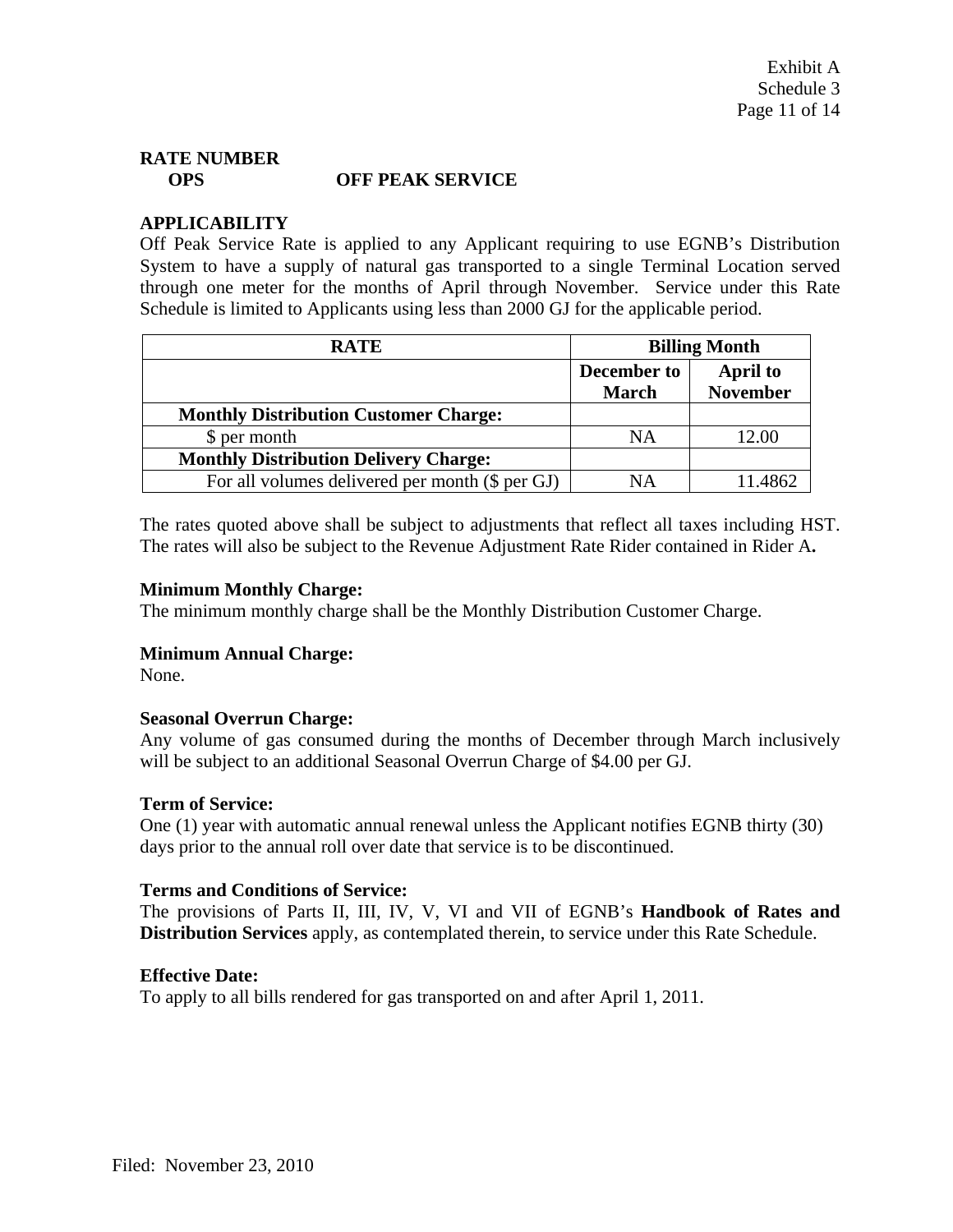# **RATE NUMBER CLVOPS CONTRACT LARGE VOLUME OFF PEAK SERVICE**

# **APPLICABILITY**

Contract Large Volume Off Peak Service Rate is applied to any Applicant requiring to use EGNB's Distribution System to have a supply of natural gas transported to a single Terminal Location served through one meter for the months of April through November. Service under this Rate Schedule is limited to Applicants using more than 2000 GJ for the applicable period who enter into a service contract with EGNB.

| <b>RATE</b>                                         | <b>Billing Month</b> |                 |
|-----------------------------------------------------|----------------------|-----------------|
|                                                     | December to          | <b>April to</b> |
|                                                     | <b>March</b>         | <b>November</b> |
| <b>Monthly Distribution Delivery Charge:</b>        |                      |                 |
| Demand Charge per GJ of Contract Demand (\$ per GJ) | NA                   | 3.90            |
| For all volumes delivered per month (\$ per GJ)     | NΑ                   | 11.0223         |

The rates quoted above shall be subject to adjustments that reflect all taxes including HST. The rates will also be subject to the Revenue Adjustment Rate Rider contained in Rider A**.** 

# **Billing Demand:**

The Billing Demand shall be the Contract Demand. However, in the event that any Applicant exceeds such Contract Demand in the period of April 1 through November 30 of any contract year, Applicant's actual maximum daily demand between April 1 and November 30 shall be the Billing Demand for the entire applicable contract year. The Applicant will be charged, and shall pay, accordingly for both prospective use and for use since the beginning of the then current contract term. Authorized Overrun will not institute application of this ratchet provision.

# **Minimum Monthly Charge:**

The minimum monthly charge shall be the Monthly Distribution Delivery Demand Charge.

# **Minimum Annual Charge:**

The minimum annual charge will be imposed in the event the Applicant uses less than 2000 GJ per year and will equal the demand charges plus the difference between actual use and 2000 GJ billed at \$11.0223 per GJ.

# **Seasonal Overrun Charge:**

Any volume of gas consumed during the months of December through March inclusively will be subject to an additional Seasonal Overrun Charge of \$4.00 per GJ.

# **Term of Service:**

One (1) year with automatic annual renewal unless the Applicant notifies EGNB thirty (30) days prior to the anniversary date that service is to be discontinued.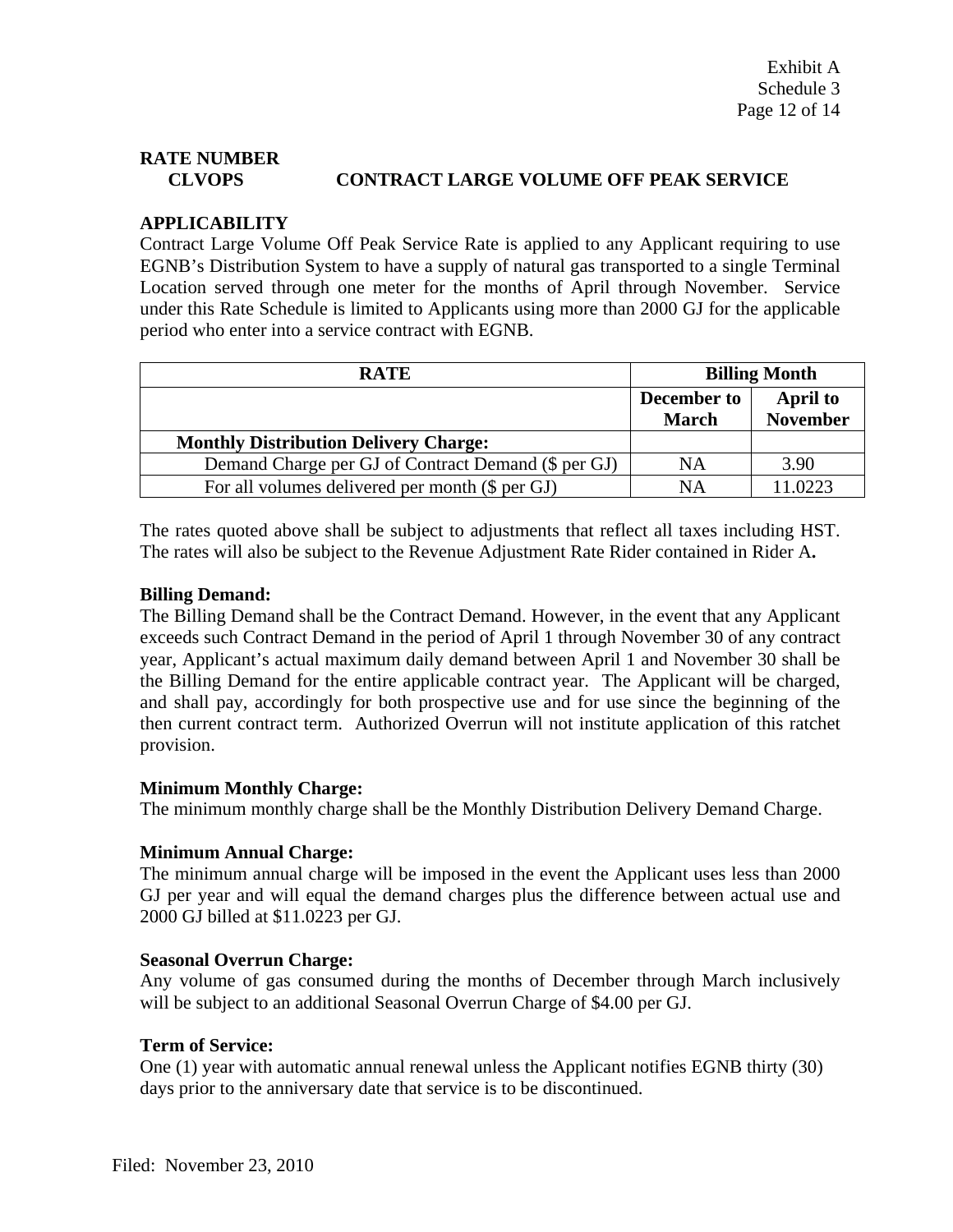Exhibit A Schedule 3 Page 13 of 14

#### **Terms and Conditions of Service:**

The provisions of Parts II, III, IV, V, VI and VII of EGNB's **Handbook of Rates and Distribution Services** apply, as contemplated therein, to service under this Rate Schedule. Each Applicant served under this Rate Schedule shall enter into a Service Agreement with EGNB.

#### **Effective Date:**

To apply to all bills rendered for gas transported on and after April 1, 2011.

#### **Special Metering Provisions:**

For Applicants taking service under this Rate Schedule, EGNB may install metering and communication devices, which will provide EGNB with hourly and daily consumption data.